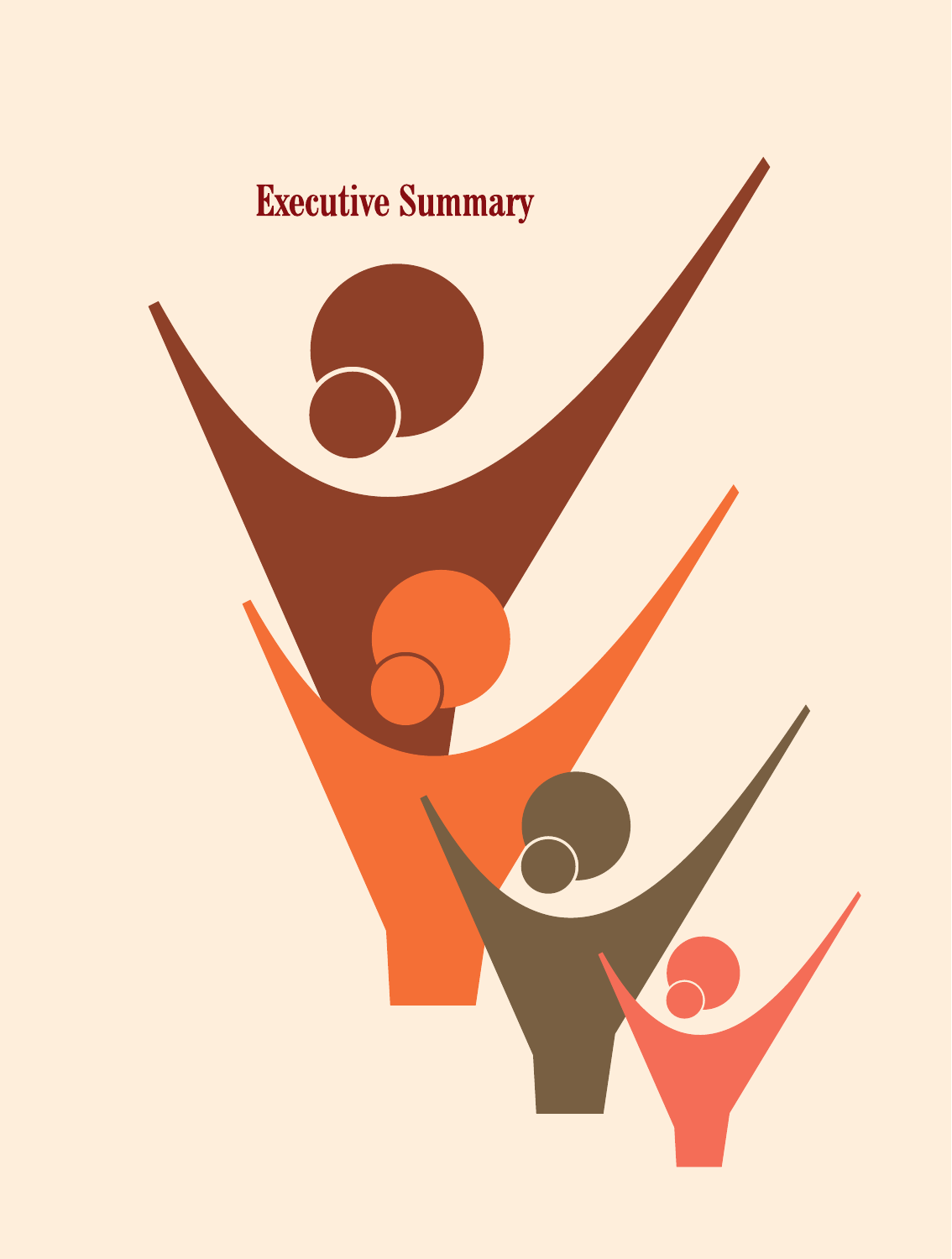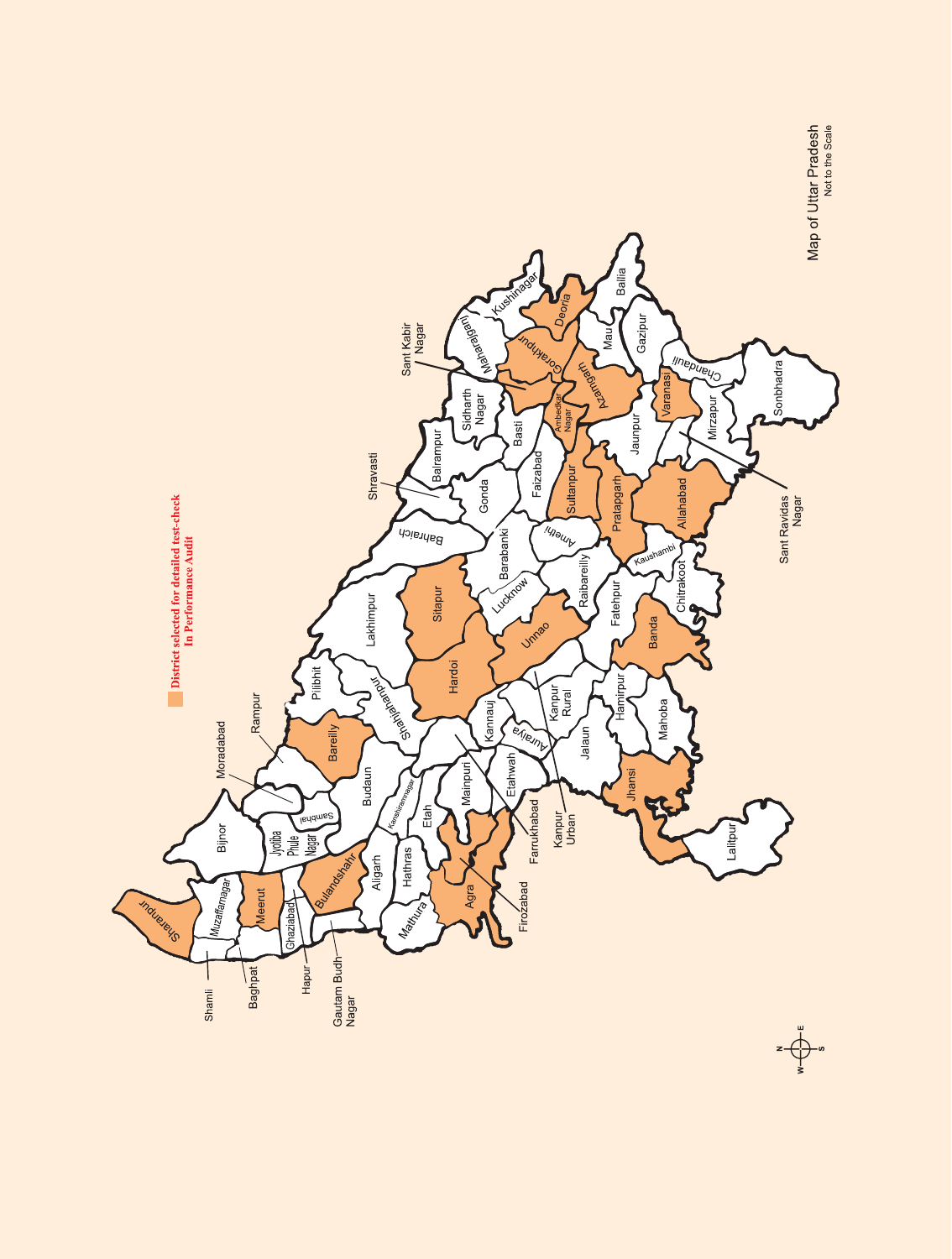# **Executive Summary**

Women Empowerment is a burning issue all across the world especially in developing countries like India where gender inequality and discrimination against women persists for centuries. Indian Constitution guarantees equality and equal protection of law for both men and women, prohibits gender discrimination and empowers the States for adopting special measures for women and children. India has also ratified the Convention on Elimination of All Forms of Discrimination Against Women in 1993. Despite these constitutional provisions and ratifying international conventions, Indian women continue to face discrimination in social, economic, religious and other spheres adversely affecting their advancement, development, confidence and security.

In Gender Gap Index rankings, India ranked 108 out of 145 countries in World Economic Forum 2015 much below some of our neighboring countries such as Sri Lanka at 84 and China at 91. The State of Uttar Pradesh has also been performing poorly in removing gender inequalities/disparities and ranked 26 amongst all Indian States with sex ratio of only 908 females per 1000 males as per 2011 Census. The maternal mortality rate (292 per one lakh live births) of the State was much above the all India average (178) and at approximately three times higher than the UN Millennium Development Goals, 2015 (109). Every second child in the State is undernourished and 52 *per cent* of pregnant women were anaemic as per data maintained by State Nutrition Mission. There were wide wage disparities between men and women. The incidence of crime against women in the State were highest in the country.

We have, therefore, taken up this performance audit to evaluate important government schemes relating to Empowerment of Women in the State to ascertain efficiency and effectiveness of their implementations, identify slippages and make suitable recommendations for taking appropriate corrective measures by the State Government.

As women empowerment is a multidimensional issue and it is not possible to examine all the schemes in one performance audit, we have selected 11 government schemes/Acts for examination during the course of this performance audit. These schemes relate to controlling abuse of modern technology for sex selection, reducing maternal mortality rates through institutional/safe deliveries, family planning, improving health and nutritional support of mother and girl child, addressing problems of adolescent girls, providing financial and other supports to victims of crime and women in distress, etc. The focus of this performance audit has been on women empowerment issues related to health, nutrition, safety and wellbeing of women so that they can live their life freely with a sense of self-worth, respect and dignity.

The performance audit covers the period from 2010-11 to 2014-15. Out of 75 districts of the State, 20 districts were selected for detailed test-check of implementation of the schemes.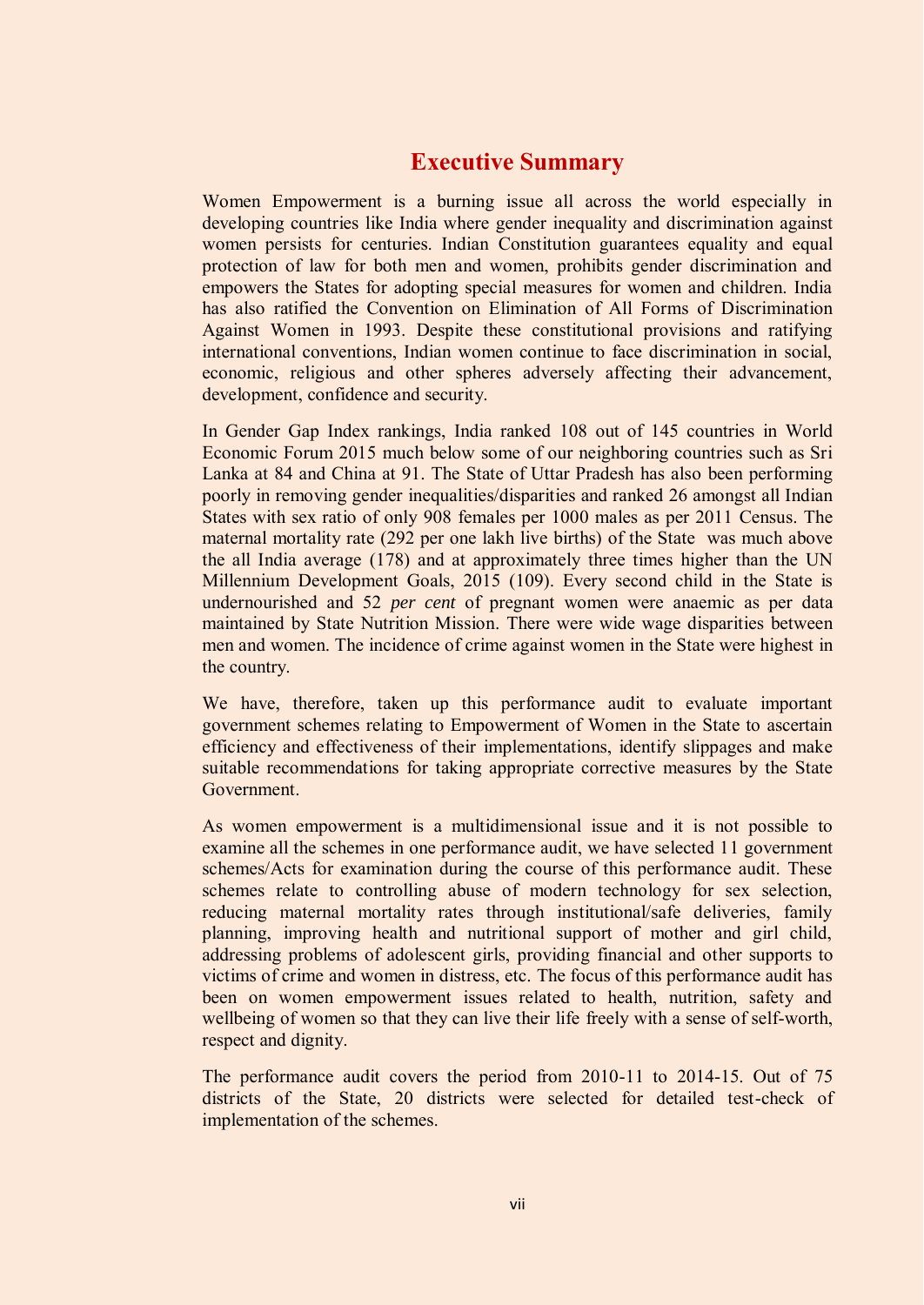Chapter-1 of the report provides the introduction and major audit findings of the performance audit are contained in Chapter 2 to Chapter-8 of the report. The conclusions and recommendations are listed in the Chapter-9.

Our major audit findings are as follows:

#### **Chapter 2 - Planning and Financial Management**

• To promote gender equality and women empowerment, the Government of India (GoI) has already implemented gender based budgeting in the Ministries. The Government of Uttar Pradesh (GoUP) had declared State Women Policy in 2006 accepting the principle of gender based budgeting for introduction from the year 2005-06. GoUP, however, failed to adopt the gender based budgeting even after 10 years of its declaration of State Women Policy in 2006.

#### *(Paragraph 2.1.1)*

● Gender segregated data was not maintained by programme implementing agencies and, therefore, proper identification of beneficiaries, accurate need assessment of financial and other resources required, and setting realistic performance targets and goals were not feasible.

# *(Paragraph 2.1.2)*

• In various schemes related to empowerment of women such as Pre-Conception and Pre-natal Diagnostic Techniques (Prohibition of Sex Selection), Medical Termination of Pregnancy, Maternal Death Review, Family Planning, *Kishori Shakti Yojna* and Uttar Pradesh Victim Compensation Scheme, there were significant savings ranging from 46 to 100 *per cent* indicating non-achievement of targets/goals in respect of these schemes due to lack of proper planning and inefficient implementation by implementing agencies and ineffective monitoring by the governance structure.

# *(Paragraph 2.2)*

#### **Chapter 3 - Missing Daughters**

Steep decline in the child sex ratio in the State is becoming an area of serious concern which needs to be addressed by the Government on priority. The practice of sex selective abortions had been a critical influencer of skewed sex ratio after advent of modern technologies. The use of ultrasound technology has become the most common mode of sex determination. In view of growing misuse of technology, the Pre-Conception and Pre-natal Diagnostic Techniques (Prohibition of Sex Selection) Act (PC-PNDT), 1994 was enacted to check female foeticide and address genderbiased sex selection and hence, improve sex ratio at birth.

The Act provides for mandatory maintenance and preservation of certain records and information by all Ultrasonography Centres (USG), frequent inspection and close monitoring of the activities of these centres by the district authorities and complete mapping of USG centres by the Government to ensure that the ultrasonography and other diagnostic testing is carried out by the registered centres/clinics only for bona-fide medical purposes on the recommendation of a qualified doctor and were not used illegally for sex determination and termination.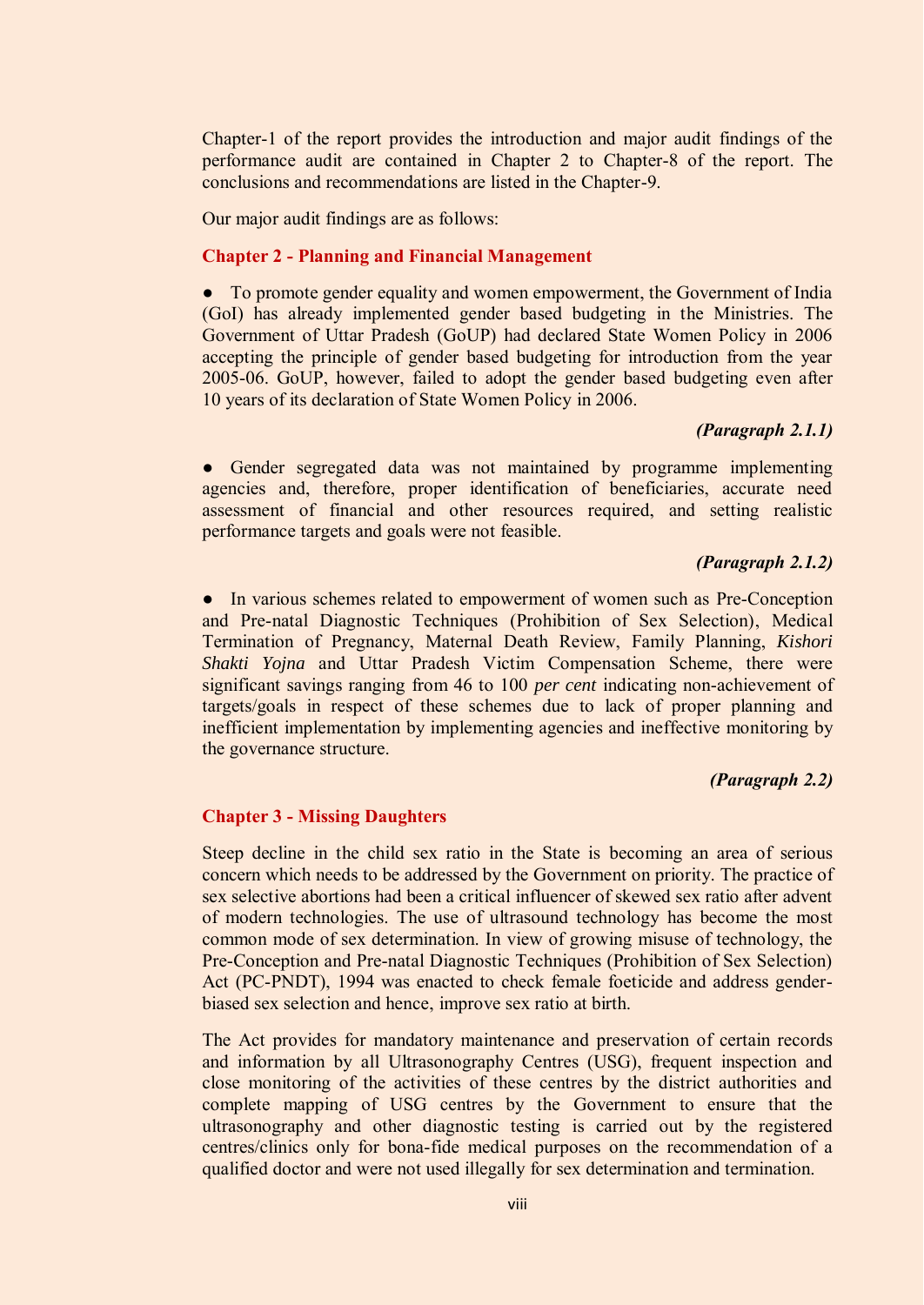We conducted scrutiny of records of USG centres and also carried out joint physical inspections of selected centres/clinics along with the departmental officials, and our findings are as follows:

# **Pre-Conception and Pre-natal Diagnostic Techniques (Prohibition of Sex Selection) Act, 1994**

• GoI allotted only 35 *per cent* funds against the requirement of  $\bar{\tau}$  20.26 crore projected by the State during 2010-14, against which the State Government could utilise only 54 *per cent* ( $\overline{\xi}$  3.86 crore) of the meagre allocation of  $\overline{\xi}$  7.09 crore made during 2010-14 indicating inadequate implementation of the Act and leaving USG centres largely un-monitored and un-regulated.

# *(Paragraph 3.1.3)*

• Ultrasonography (USG) centres did not maintain/preserve mandatory basic records/information as such 68 *per cent* of the ultrasonography cases test-checked did not have referral slips of doctors who recommended such tests and 57 *per cent* did not mention the purpose of carrying out USG/diagnostic procedures. In absence of which it was difficult for the inspecting authorities to establish the purpose of carrying out diagnostic procedures and large scale misuse of technology for illegal sex determination could not be ruled out.

# *(Paragraph 3.1.4.2)*

• None of the test checked centres kept backups/records of images taken during ultrasonography of pregnant women which is mandatory to be kept for two years and 16 *per cent* USG centres did not submit prescribed monthly returns. In absence of proper maintenance of mandatory records and non-receipt of prescribed returns, effective monitoring and inspection of the USG centres in the districts was not possible.

# *(Paragraph 3.1.4.2 and 3.1.4.3)*

• District Appropriate Authorities (DAAs) did not conduct prescribed number of inspections of USG centres and there was a shortfall of 76 *per cent* against the norm prescribed under the Act.

# *(Paragraph 3.1.4.4)*

● In 96 *per cent* cases, DAAs did not issue inspection reports to USG centres after their inspections. 13 out of 20 test-checked DAAs did not maintain even information of USG centres functioning under their jurisdiction. This indicated extremely lackadaisical approach adopted by the District Appropriate Authorities towards strict enforcement of the provisions of the Act.

# *(Paragraph 3.1.4.5)*

• Mapping of sale of USG machines was not carried out by the State/District Appropriate Authorities in any of the districts test checked. In the absence of mapping of USG machines and exact location of their operation, State Appropriate Authority (SAA) and DAAs were not able to effectively monitor and regulate the activities of such centres/clinics.

*(Paragraph 3.1.4.6)*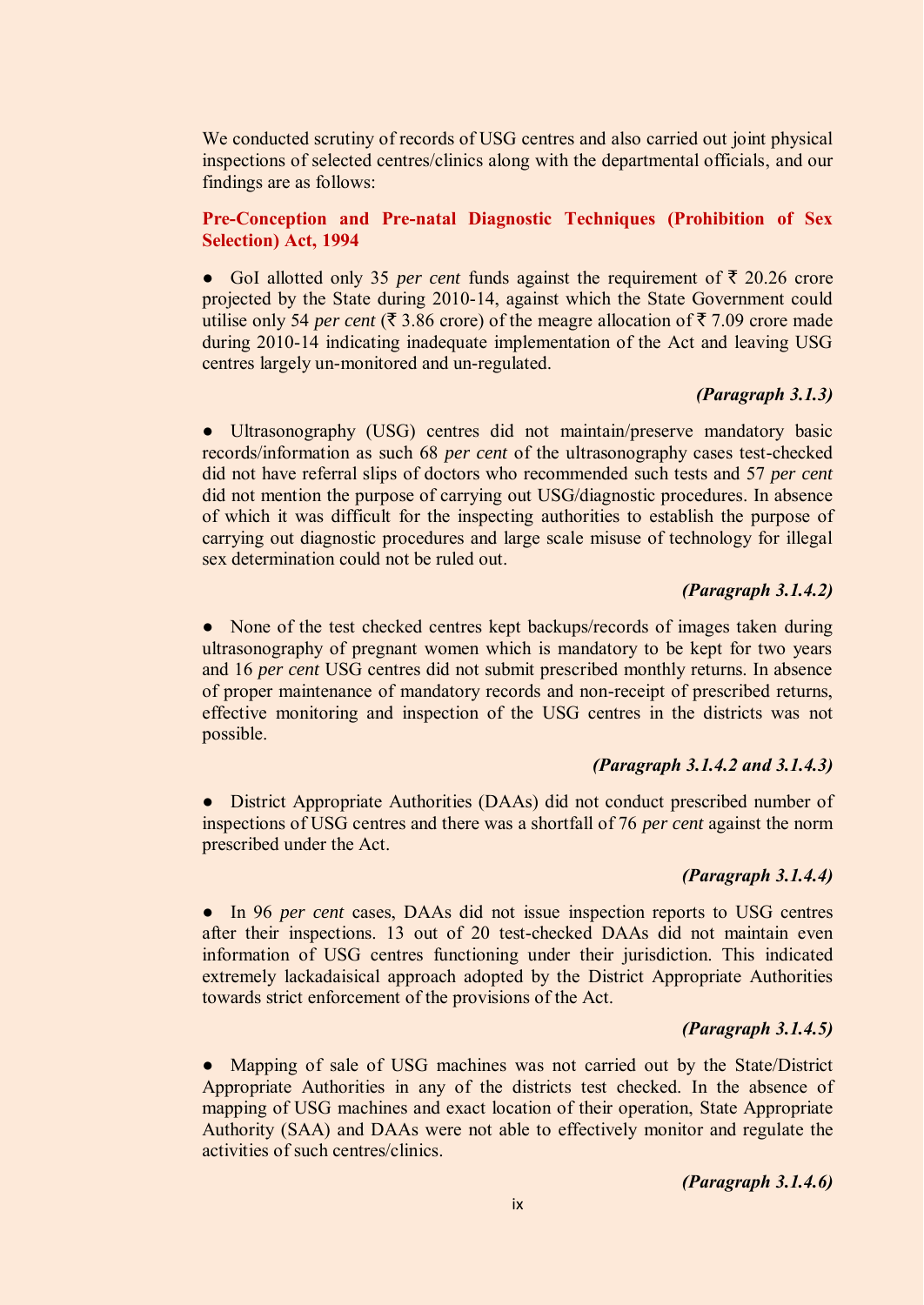● It was found in joint physical inspection that USG machines did not have memory to save data for more than 24 hours making it difficult to verify their actual usage in inspection/surprise checks. GoUP also failed to introduce online tracking system for tracking of all the scanning done on USG machines to facilitate centralized monitoring, and control misuse of these machines for illegal purposes.

### *(Paragraph 3.1.4.7)*

● Breach of important provisions of the Act was noticed in 936 (58 *per cent*) out of 1,652 USG centres in 20 test checked districts. Despite, rampant breaches of the mandatory provisions, neither any action was taken nor any penalty imposed on the defaulting USG centres by District Magistrates.

# *(Paragraph 3.1.4.11)*

State Supervisory Board (SSB) headed by Hon'ble Minister-in-charge of Health and Family Welfare, State Advisory Committee (SAC) and District Advisory Committee (DACs) neither met regularly nor ensured proper follow up action on their directions regarding maintenance of basic records/information by USG centres, conduct of regular inspections, tracking of pregnancies, providing toll free lines for registration of complaints, ensuring receipt of monthly reports from USG centres, sealing USG centres breaching provisions of the PC-PNDT Act and initiating legal action against them.

# *(Paragraph 3.1.5.1 and 3.1.5.2)*

● State Inspection and Monitoring Committee (SIMC) also did not carry out adequate number of random inspections. The number of decoy operations carried out by DAAs was also negligible.

#### *(Paragraph 3.1.5.3)*

#### **Medical Termination of Pregnancy Act, 1971**

The Medical Termination of Pregnancy Act, 1971 (MTP, Act), provides for the termination of pregnancies by registered medical practitioners in cases where length of pregnancy ranged between 12 and 20 weeks and continuance of pregnancy would involve a risk to life of the pregnant woman or of grave injury physical or mental health; or there is a substantial risk that if the child were born, it would suffer from such physical or mental abnormalities so as to be seriously handicapped.

• Only 11 *per cent* of the total funds allocated ( $\overline{\xi}$  4,058.12 lakh) for MTP purposes during 2010-15 could be utilised by the department due to non-procurement of kits and equipment required for MTP.

#### *(Paragraph 3.2.2)*

● Only six *per cent* of 773 Community Health Centres (CHCs) in the State were having MTP facilities. As a result, majority of women in rural areas had no access to safe abortion services at affordable cost and at reasonable distance from their habitations.

# *(Paragraph 3.2.3)*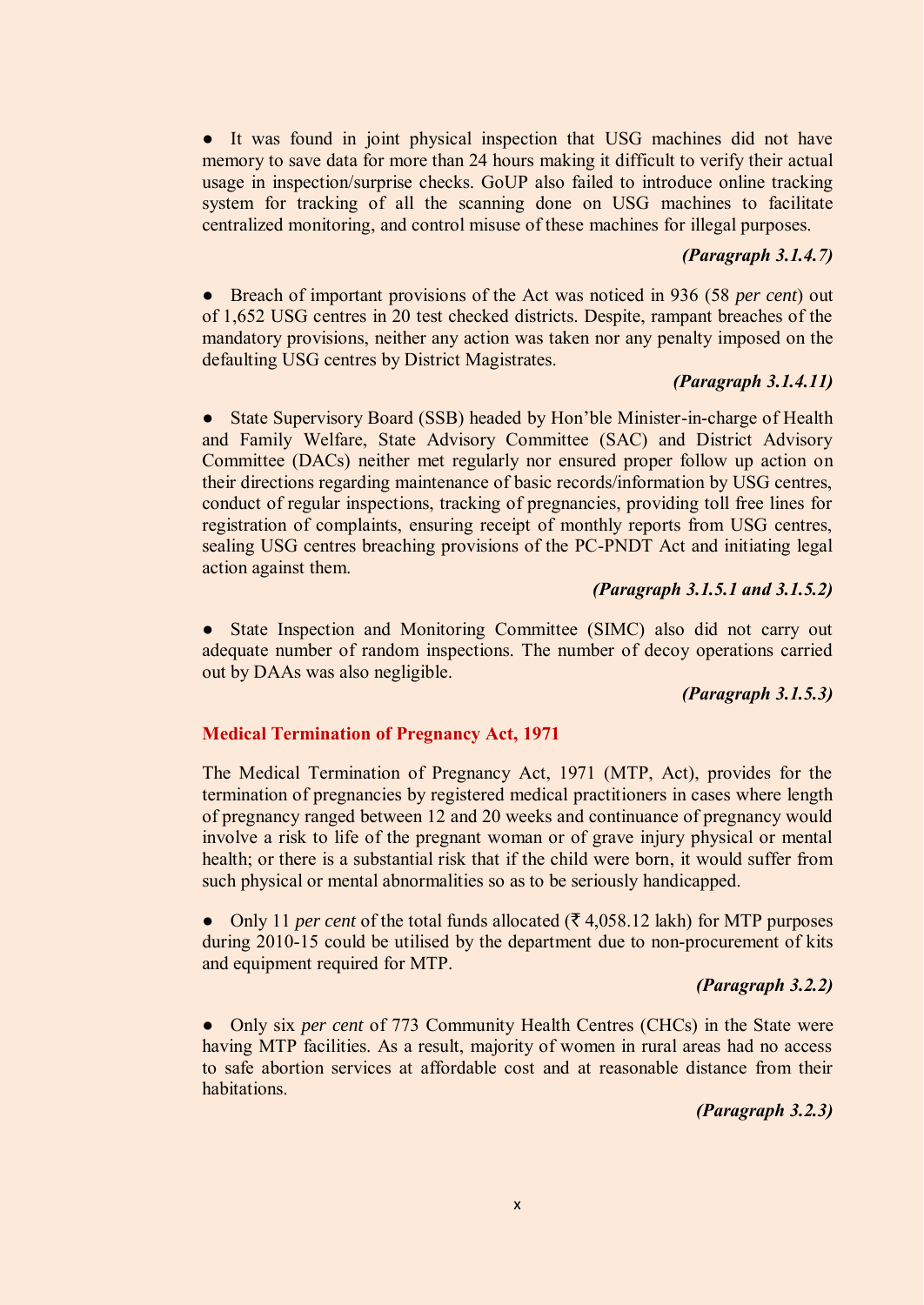• Only 548 of 2,083 nursing homes/hospitals having MTP facilities and operating in test-checked districts, were registered under MTP Act.

# *(Paragraph 3.2.4.1)*

• Inspection to ensure safe and hygienic conditions for MTPs had not been carried out by Chief Medical Officers/District Level Committees (DLCs) during 2010-15 in any of test-checked districts. CMOs of 10 out of 20 test-checked districts did not receive monthly report on MTP while out of remaining 10, CMOs of 7 districts had received MTP reports sporadically and in incomplete format.

# *(Paragraph 3.2.5.3)*

• Only 25 *per cent* of MTPs, which were conducted at Government hospitals, were reported and remaining 75 *per cent* MTPs were conducted at private clinics, most of which were unregistered. The department did not have any information on the total number of MTPs in the State including those conducted in unauthorised clinics.

# *(Paragraph 3.2.5.4)*

# **Chapter 4 – Controlling Maternal Mortality**  *Janani Surakhsha Yojana*

The main objective of *Janani Suraksha Yojana* (JSY) is to reduce Maternal Mortality Rate (MMR) and Infant Mortality Rate (IMR) and to provide safe motherhood by encouraging institutional deliveries.

We in audit observed that:

● Target for institutional deliveries was only 1.24 crore (46 *per cent* of registered pregnant women) during 2010-15 indicating that majority of rural women had to depend on home deliveries by unskilled birth attendants due to non-affordability of private nursing homes and lack of access to Government institutions.

# *(Paragraph 4.1.2)*

• There was shortage of government health centres in the State as only 773 CHCs, 3,538 PHCs and 20,521 Sub centres were functional as on March 2015 against the required number of 1,555 CHCs, 5,183 PHCs and 31,100 Sub-centres respectively indicating lack of government health facilities in rural areas.

# *(Paragraph 4.1.2)*

There were huge shortfalls in achievement of targets for home deliveries by Skilled Birth Attendants which increased from 55 *per cent* in 2010-11 to 92 *per cent* in 2014-15. A large number of rural poor approximately 111.76 lakh (42 *per cent*) had to depend on home deliveries by unskilled attendants during last five years.

# *(Paragraph 4.1.3 (i) and (ii))*

• No private nursing homes and hospitals were accredited in the State for JSY purposes. Only 7,226 sub centres (42 *per cent*) under CHCs/PHCs were accredited to the scheme as of March 2015 against 17,219 sub centres running in government buildings in the State.

# *(Paragraph 4.1.5 and 4.1.6)*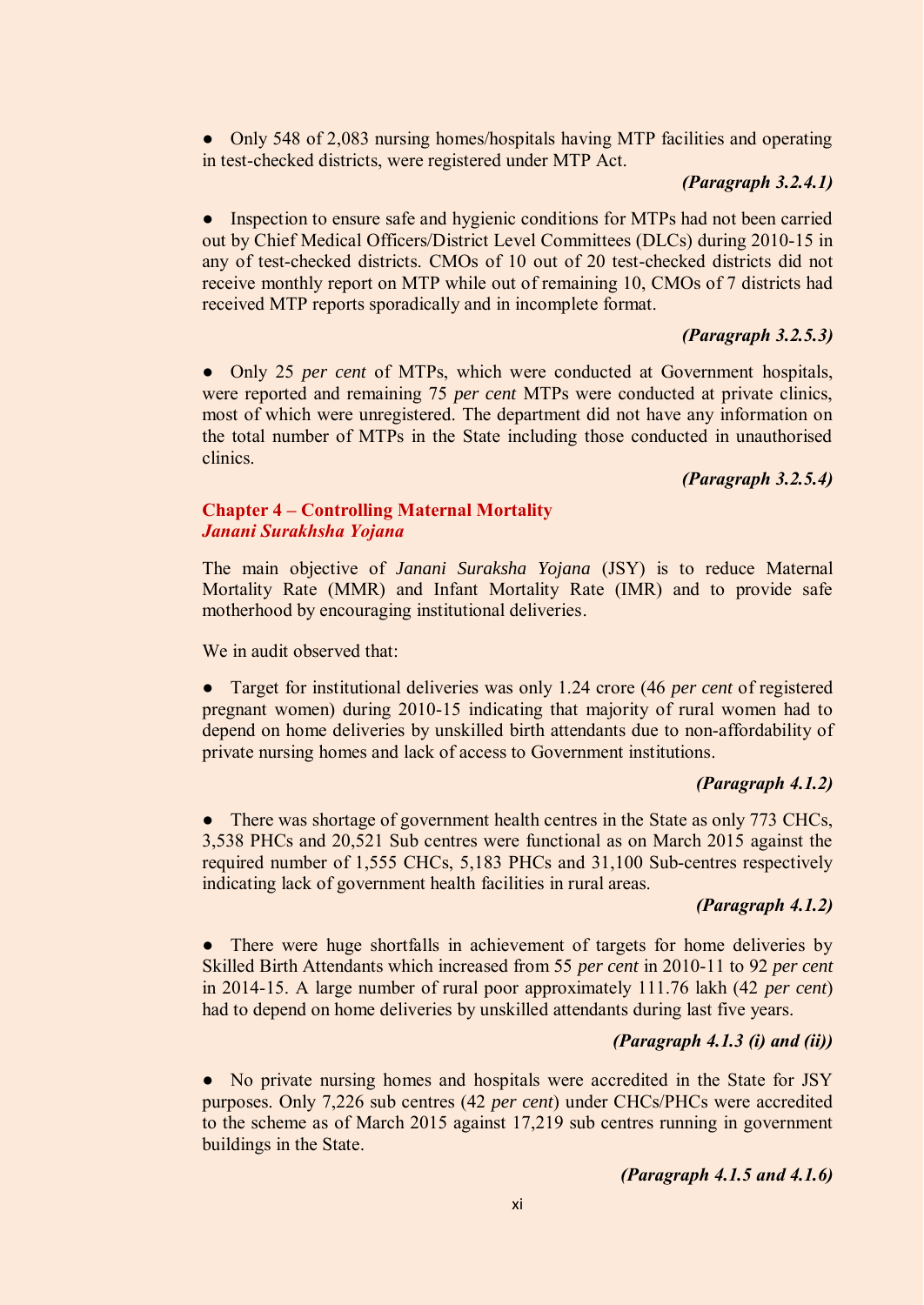#### **Maternal Death Review**

MDR programme was started with the objective to effectively reduce Maternal Mortality Rate through qualitative improvements in delivery of Services. However, we in audit observed that:

• Expenditure of only  $\bar{\tau}$  1.70 crore was incurred against the allotment of  $\bar{\tau}$  7.22 crore indicating that very few cases of maternal death were reviewed by the Department.

#### *(Paragraph 4.2.1)*

● 85 *per cent* of the estimated Maternal Deaths (55,242 Deaths) were unreported and 86 *per cent* were un-reviewed during 2010-15 in the state, defeating the objective of the scheme.

# *(Paragraph 4.2.2)*

# **Family Planning Programme**

There is a close relationship between birth spacing and maternal health. The objective of Family Planning Programme was to control the population growth and have a positive impact on state of maternal health by encouraging adoption of appropriate family planning methods.

We in audit observed that:

• 49 *per cent* of allotted funds ( $\bar{\tau}$  380.57 crore) under the scheme remained unutilized during 2010-15.

# *(Paragraph 4.3.1)*

• Target fixed for females (tubectomy) was 20 times higher than the target fixed for males (vasectomy); while achievement for tubectomy was 41 times of the achievement for vasectomy in terms of absolute numbers.

# *(Paragraph 4.3.2)*

• There was short-fall in achievement of Intra-Uterine Device (IUD) targets ranging from 41 to 47 *per cent*, while no targets were fixed for most common and non-invasive methods viz. oral-pills and condoms etc.

# *(Paragraph 4.3.3)*

#### **Chapter 5 –Improving Health and Nutritional Support**

Women are severely disadvantaged in having poor diet and access to health care services. Women face high risk of malnutrition and disease at all the three critical stages viz., infancy and childhood, adolescence and reproductive phase. As maternal and child nutritional levels in the State remain to be persistently low and access to medical care was limited, there is a wide prevalence of deficiency diseases, low body mass index and other related health issues. This is also one of the main cause of high rate of maternal and infant mortality. Hence, addressing nutrition and health care issues has been one of the prime focus of the Government policy on the women empowerment.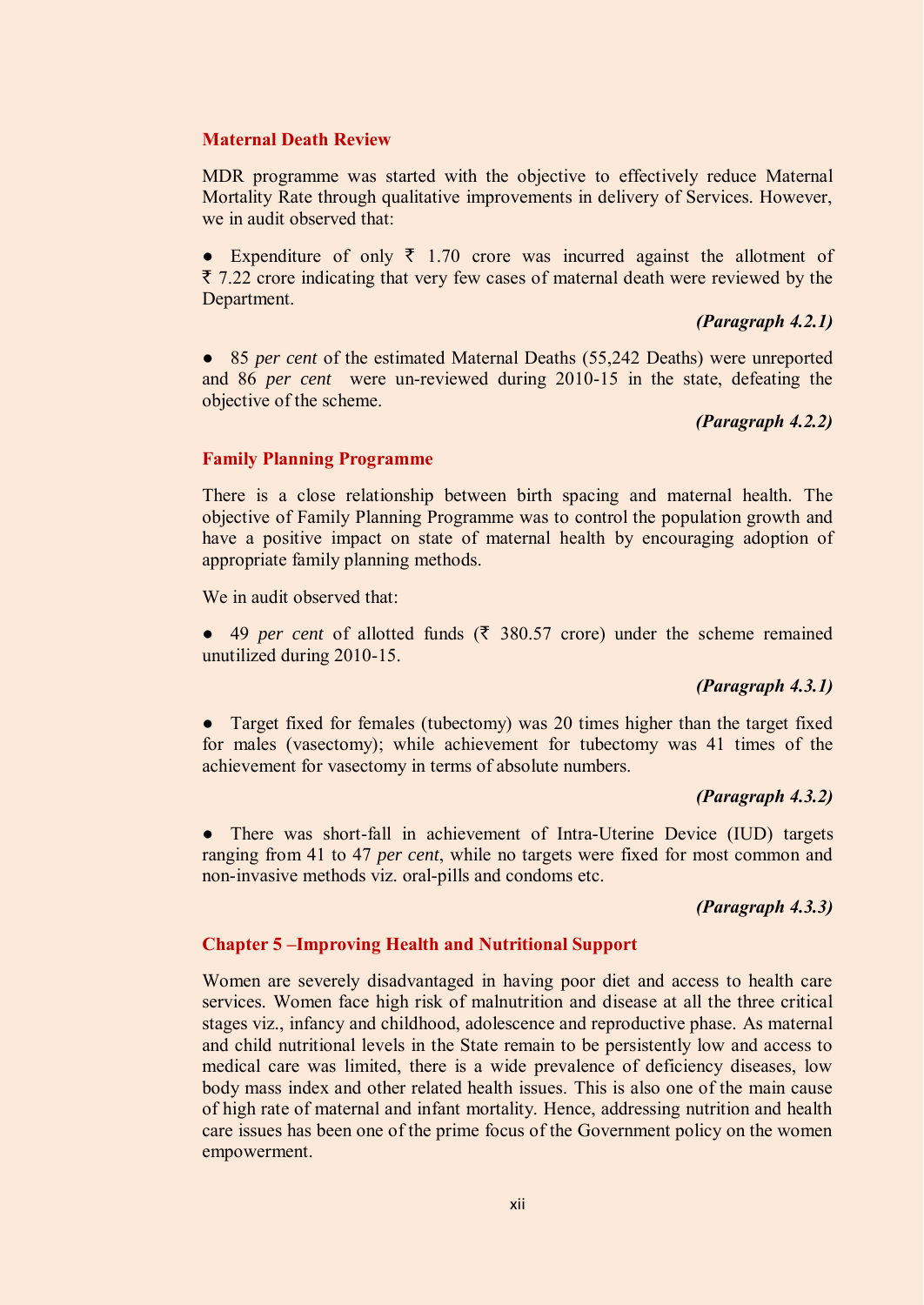#### **Integrated Child Development Services (ICDS) Scheme**

The Scheme aims at holistic development of children up to six years of age, pregnant women and lactating mothers. The scheme is implemented through Angan Wadi Centre (AWC), located within the village or a slum, and run by an Angan Wadi Worker (AWW) with the support of Angan Wadi Helper (AWH) in service delivery. However, we in audit observed that:

• Adequate number of AWCs, as required under the scheme guidelines, were not established. Against the requirement of 2,85,429 AWCs, 1,90,145 (67 *per cent*) were sanctioned and 1,87,997 (66 *per cent*) were functional in the State.

#### *(Paragraph 5.3.1)*

● Basic amenities like toilet facilities were not available in 43,600 AWCs (68 *per cent*), safe drinking water facilities were not found in 53,757 AWCs (84 *per cent*), and kitchens were not provided in 18,467 AWCs (29 *per cent*) test checked.

# *(Paragraph 5.3.2)*

• Initially, 9400 AWCs in the State were to be equipped with the facility of crèche. The Government of Uttar Pradesh decided to establish 3000 crèches during 2014-15. However, none of the crèches were established in the State, depriving the targeted children and their mothers of the intended benefits of the scheme.

#### *(Paragraph 5.3.3)*

• GoUP failed to obtain central grant of  $\bar{\tau}$  650.83 crore under Supplementary Nutrition Programme (SNP) component as GoI released only  $\bar{\tau}$  6,502.77 crore against total expenditure of  $\bar{\tau}$  7,153.60 crore incurred by the State during 2010-15.

# *(Paragraph 5.4.1.1 (i))*

• The State had total 3.21 crore to 3.44 crore pregnant women, lactating mothers and children between six months and six years of age, however, supplementary nutrition was provided to only 2.33 crore to 2.52 crore beneficiaries during 2010-15. Hence, 22 to 32 *per cent* pregnant women, lactating mothers and children were deprived of the benefits of supplementary nutrition programme during 2010-15.

# *(Paragraph 5.4.1.1 (ii))*

• Nutritional support was provided to the beneficiaries ranging between 20 and 22 days in a month and 240 to 269 days in a year during 2010-15 against the prescribed norms of 25 days per month and 300 days per year.

#### *(Paragraph 5.4.1.1 (iii))*

• Required funds were not released to 17, out of the 20 test-checked districts, during 2010-15, which resulted in supply of hot cooked food to the children for only two to nine months in a year.

# *(Paragraph 5.4.1.1 (iv))*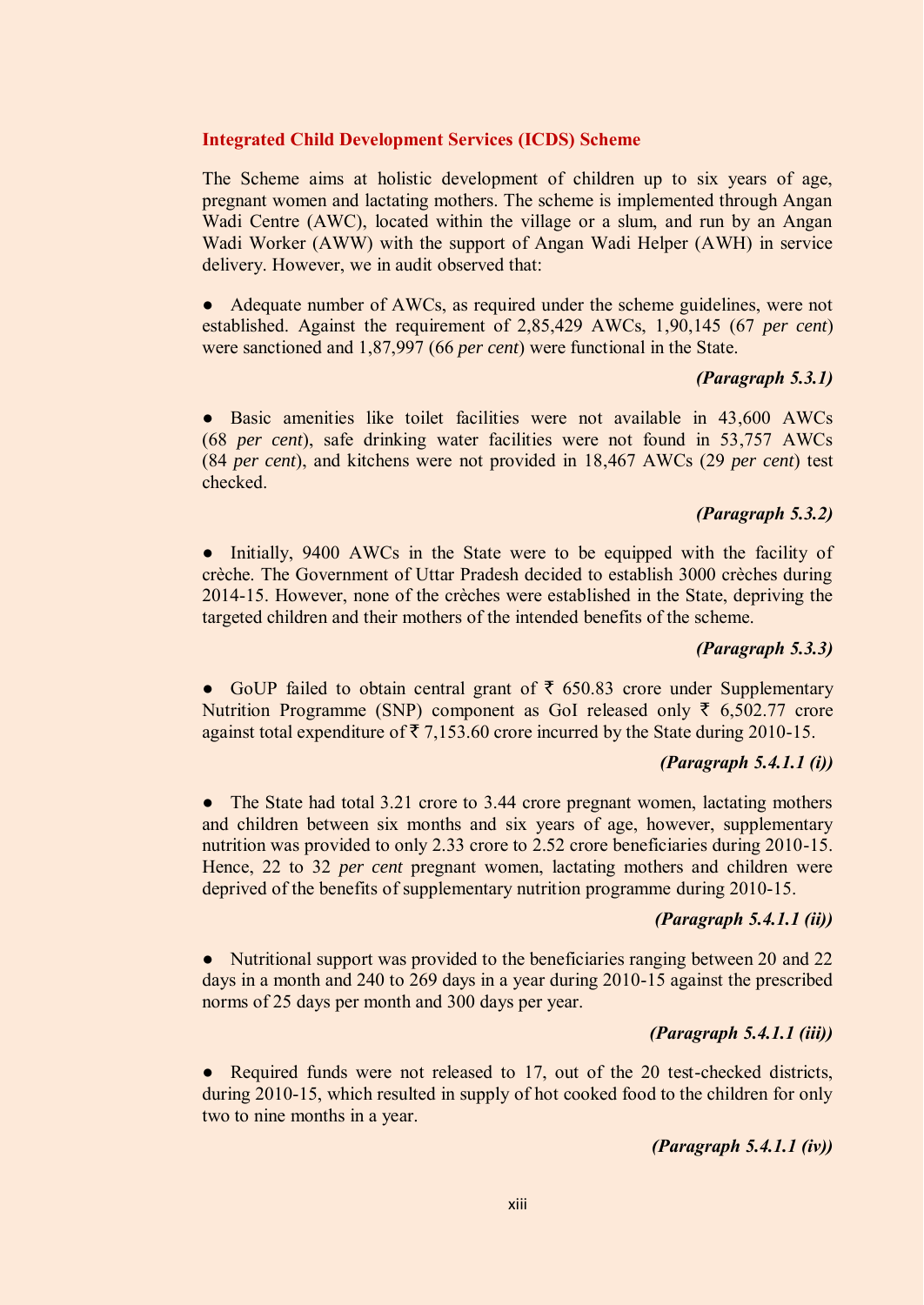● 42 *per cent* of the children in the State were underweight and 15 *per cent* were suffering from wasting. The number of severely malnourished children increased more than five times from 0.28 lakh in 2010-11 to 1.46 lakh in 2014-15.

### *(Paragraph 5.4.1.1 (v) and 5.7)*

● Nutrition and Health Education was neglected in *AWCs* as documentation regarding house visits by *AWWs* to counsel the mothers and their families during critical contact periods of pregnancy, infancy and sickness was not maintained in 157 (52 *per cent*) out of 300 test checked AWCs.

# *(Paragraph 5.4.1.2)*

● Number of girls not attending Pre School Education activities has exponentially increased from three *per cent* in 2010-11 to 33 *per cent* in 2014-15.

# *(Paragraph 5.4.1.3 (i))*

● Pre-natal and post-natal health check-up services were inadequate as pre-natal and post-natal cards were not issued to expectant/lactating mothers in 217 (72 *per cent*) out of 300 test checked AWCs.

# *(Paragraph 5.4.2.1)*

• Only  $\bar{\tau}$  19.75 crore (34 *per cent*) of released amount of  $\bar{\tau}$  58 crore was utilized for purchase of medicine kits during 2010-15 within the respective financial year. Medicine kits for common ailments like fever, cold, worm infection etc., were not supplied to 1,87,997 AWCs (100 *per cent*) in the State in 2012-13 and about 50 *per cent* AWCs were not issued medicine kits in 2011-12 and 2014-15.

# *(Paragraph 5.4.2.1 (i))*

• Health care services provided at AWCs were deficient as new growth charts were not available in 60 to 95 *per cent* AWCs; Maternal and Child Protection cards, baby weighing machines and adult weighing machines were also not available in 91 to 100 *per cent*, 22 to 84 *per cent* and 22 to 84 *per cent* AWCs respectively.

# *(Paragraph 5.4.2.1 (ii))*

• Monitoring and Evaluation Committees at district, block and AWC level neither met regularly nor the functionaries of ICDS conducted regular inspections of AWCs. The revised web-based MIS was also not implemented in AWCs in the State.

# *(Paragraph 5.6)*

# **Chapter 6 - Adolescent Girls**

To address the problems of adolescence, a significant phase of transition from childhood to adulthood and marked by physical changes accompanied by psychological changes, *Kishori Shakti Yojana* (KSY) and Rajiv Gandhi Scheme for Empowerment of Adolescent Girls or Sabla (SABLA) were launched through ICDS platform. The objectives of these schemes were to make adolescent girls (AGs)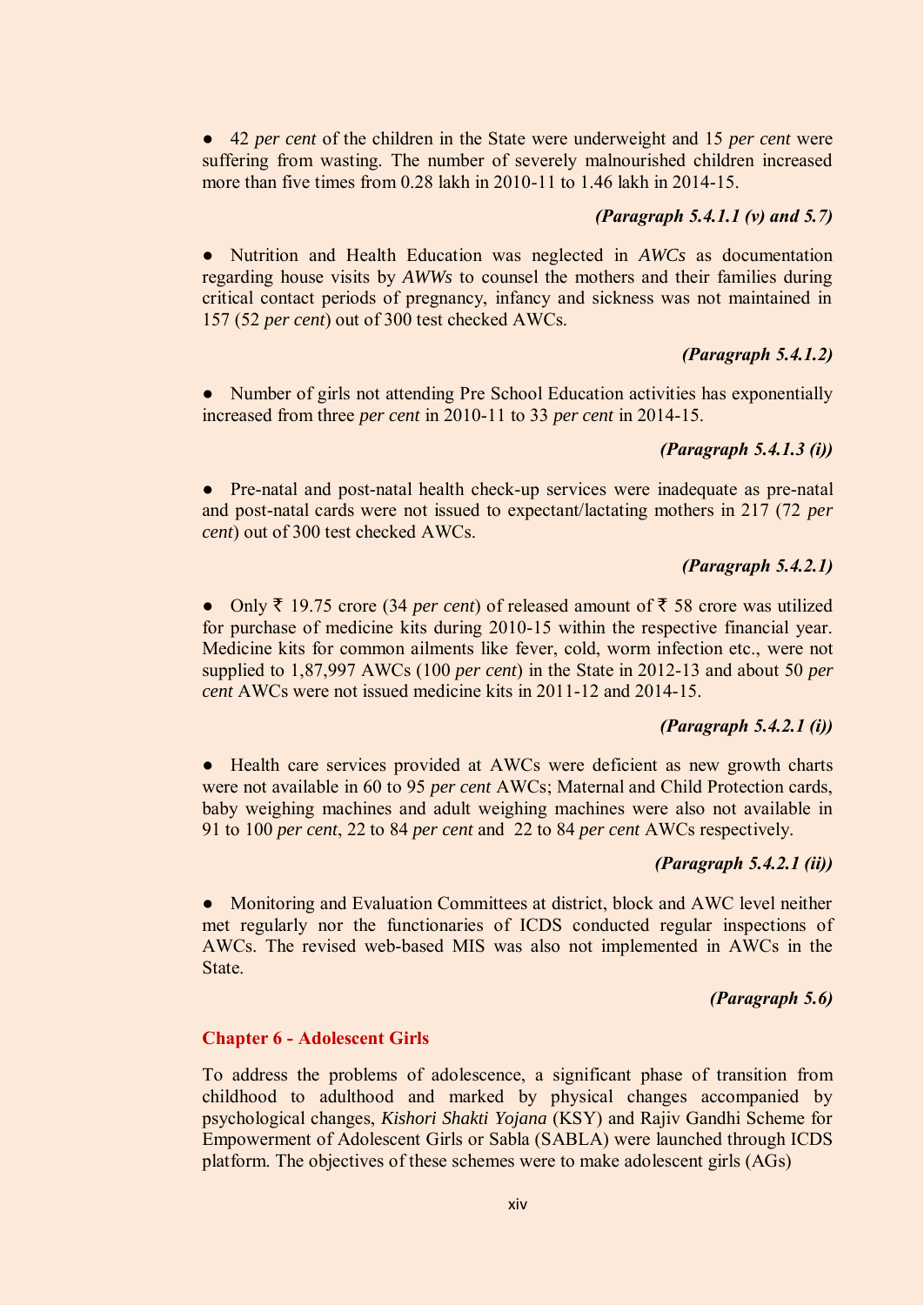aware of health, nutrition, and lifestyle related behaviour and adolescent reproductive and sexual health needs to be positioned in this phase of life in order to improve the health of adolescent girls and facilitate an easier transition to womanhood. KSY has been implemented in 53 districts and SABLA in remaining 22 districts of the State. An expenditure of  $\bar{\tau}$  11.69 crore was incurred on implementation of KSY and  $\bar{\tau}$  1,186.41 crore on SABLA during 2010-15. We in audit observed that:

#### *Kishori Shakti Yojana*

• Only  $\bar{\tau}$  11.69 crore (62 *per cent*) of released amount of  $\bar{\tau}$  18.88 crore was spent during 2010-15 for implementation of the scheme in the State.

# *(Paragraph 6.1.1.1)*

• Due to ceiling of covering just 60 adolescent girls per block, only 35100 adolescent girls (less than one *per cent*) out of the total population of 70,74,240 adolescent girls were provided supplementary nutrition in the test-checked districts, leaving balance 99 *per cent* adolescent girls uncovered. Thus, KSY had little impact on nutritional status and vocational skills of adolescent girls in 53 districts of the State.

#### *(Paragraph 6.1.2)*

● Shortfall of 87 *per cent* in achieving targets fixed for imparting vocational training to adolescent girls was noticed in the test checked districts.

# *(Paragraph 6.1.4)*

#### **Rajiv Gandhi Scheme for Empowerment of Adolescent Girls/SABLA**

• An expenditure of  $\bar{\tau}$  1,186.41 crore was incurred on the scheme during 2010-15 including Central share of  $\bar{\tau}$  564.34 crore and 97.77 lakh Adolescent Girls (AG), were covered under the scheme.

# *(Paragraph 6.2.1.1)*

• Take Home Ration (THR) was not provided to 13.45 lakh adolescent girls (AGs) in the test checked districts during 2011-15. This implied that 28.21 *per cent* of the eligible AGs did not get nutritional support under the scheme in these districts.

# *(Paragraph 6.2.3.1)*

● Vocational training was not imparted to adolescent girls in any of the six testchecked districts during 2011-15.

### *(Paragraph 6.2.3.2 (i))*

● Only 26,084 training kits (10 *per cent*) against requirement of 2,60,865 kits in 52,173 AWC's of 22 districts covered under the scheme were provided in the year 2014-15.

# *(Paragraph 6.2.3.2. (ii))*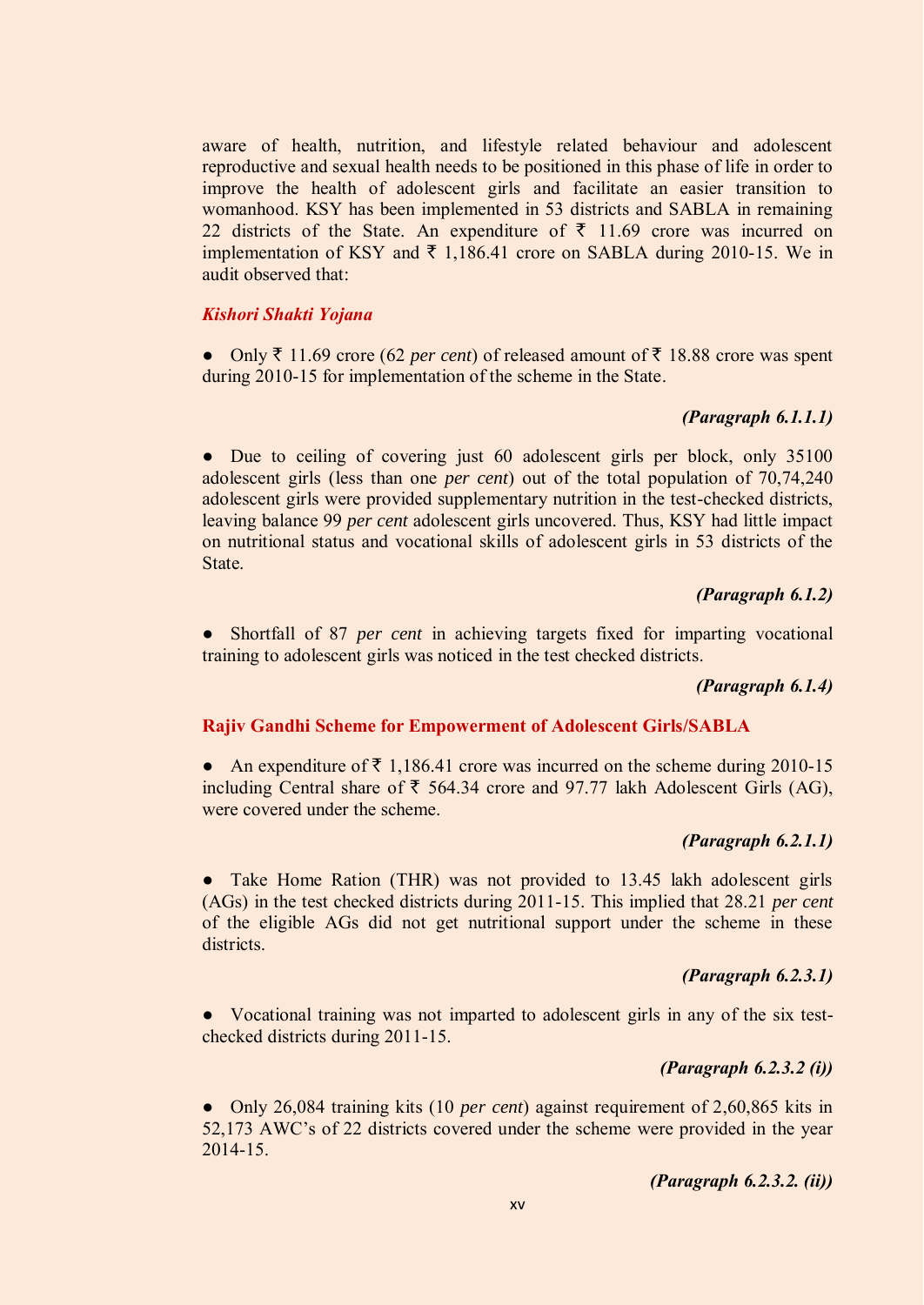#### **Chapter 7 - Crime Against Women**

Crime against women includes any act of gender-based violence that results in, or is likely to result in, physical, sexual or psychological harm or suffering to women, including threats of such acts, coercion or arbitrary deprivation of liberty, whether occurring in public or private life. The incidence of crime against women in India have been increasing continuously with 2.13 lakh cases reported in 2010 which rose to 3.37 lakh cases in 2014 registering a growth of 58 *per cent* in last four years. According to the report of National Crime Records Bureau (NCRB) for the year 2014 (latest), Uttar Pradesh earned the dubious distinction of leading the list of States where crime against women in 2014 was highest, accounting for 11.4 *per cent* of the total number of incidence of crime against women in the country.

We in audit observed that:

• The incidence of crime against women in the State have been rising consistently during last five years. There has been 61 *per cent* increase in incidence of crime against women between 2010-11 and 2014-15. The increase in crime has been very steep during 2013-14 when the number of such incidence shot up from 24,652 in 2012-13 to 31,810 in 2013-14. The incidence of crime against women have not declined in 2014-15.

# *(Paragraph 7.1)*

● There was substantial increase in cases of rape (43 *per cent*) and kidnapping and abduction of girls/women (21 *per cent*) during 2013-14 as compared to previous year. 59 *per cent* of the victims of rape and 71 *per cent* of victims of kidnapping and abduction were minor girls.

# *(Paragraph 7.2)*

The cases of Torture-both mental and physical increased from 7302 in 2010-11 to 9476 in 2014-15. There has been significant increase of 24 *per cent* in 2013-14 over the previous year.

### *(Paragraph 7.2)*

• The cases of assault on women with intent to outrage her modesty have increased from 2989 in 2010-11 to 7972 in 2014-15. Maximum number (55 *per cent*) of victims for the said crime were minor girls. In the year 2013-14 there was an increase of 73 *per cent* in the cases of assault on women with intent to outrage her modesty over the previous year.

# *(Paragraph 7.2)*

#### **Police manpower**

• To protect 19.98 crore population of the State and to enforce law and order and deal with all types of crime including crime against women only 81 police personnel per one lakh population were available against the sanctioned strength of 178.48 police personnel per one lakh population in the State. Since Uttar Pradesh tops the list of the States having highest number of violent crimes against women accounting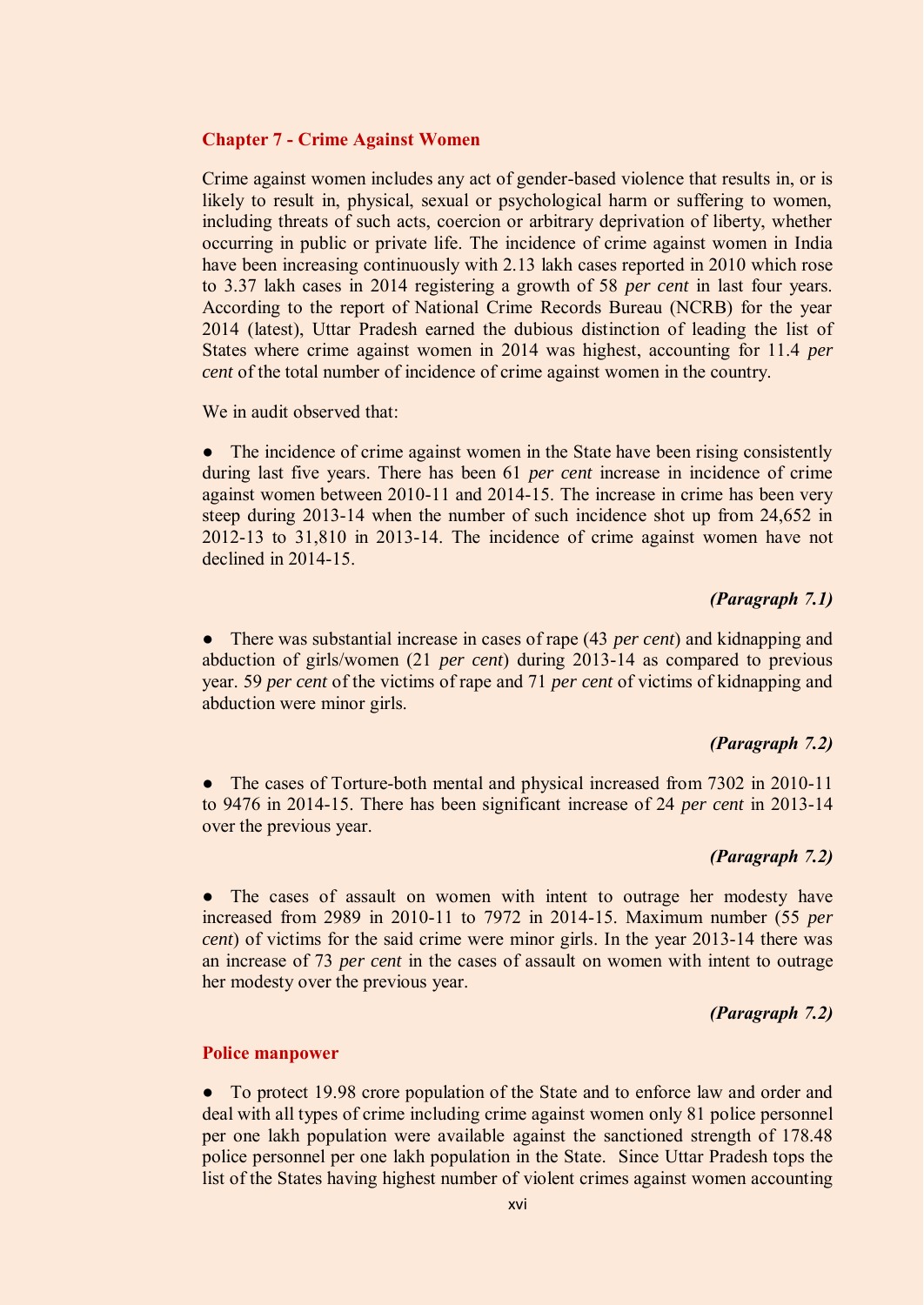for 12.7 *per cent* of the total number of violent crimes in the country and also has maximum incidence of crime against women, shortage of about 55 *per cent* of the police manpower if not immediately bridged may further worsen the crime scenario in the State.

# *(Paragraph 7.4)*

● Women police personnel constitute only 4.55 *per cent* of the total police force in the State against the Ministry of Home Affairs advisory (September 2009) of 33 *per cent*.

# *(Paragraph 7.4.1)*

# **Crime and Criminal Tracking Network and Systems**

• Implementation of Crime and Criminal Tracking Network and Systems (CCTNS) has been considerably delayed in the State. Except for registration of FIRs, other functionalities/ modules of Core Application Software (CAS) are rarely being used by the police stations and higher offices though made functional. Further, citizen centric services envisaged to be made available through police portal and *via* SMS have not yet been made fully functional.

# *(Paragraph 7.6)*

# **Compensation schemes**

• Under the direction of the Hon'ble Supreme Court, a scheme for restorative justice was formulated by GoI as 'Financial Assistance and Support Services to Victims of Rape: A Scheme for Restorative Justice'. The allocation of  $\bar{\tau}$  15.03 crore by GoI during 2010-12 under this scheme, was not utilised by the State though 3544 cases of rape were reported in the State during the same period.

# *(Paragraph 7.7.1)*

Out of the total 18 cases for sanction of compensation under The Uttar Pradesh Victim Compensation Scheme, only two cases have been awarded compensation and remaining 16 cases are pending for four to 20 months as of December 2015.

# *(Paragraph 7.7.2)*

# *Ujjawala* **– Support Services for Trafficked Women**

*Ujjawala* scheme is implemented for prevention, rescue and rehabilitation of trafficked women and their children. Under the scheme *Ujjawala* homes are set up for providing immediate relief such as food, shelter, trauma care and counselling to the rescued victims. The victims are also to be provided skill training, capacity building and guidance in income generating activities to empower and help them to live independently.

● Only 13 *Ujjawala* projects were implemented in the State during 2010-11 to 2014-15 covering 11 districts. No second and subsequent installments were released to 12 out of 13 projects. All the three projects located in the test checked districts (Allahabad, Pratapgarh and Unnao) were found closed. Hence, *Ujjawala* scheme had become largely non-functional in the State.